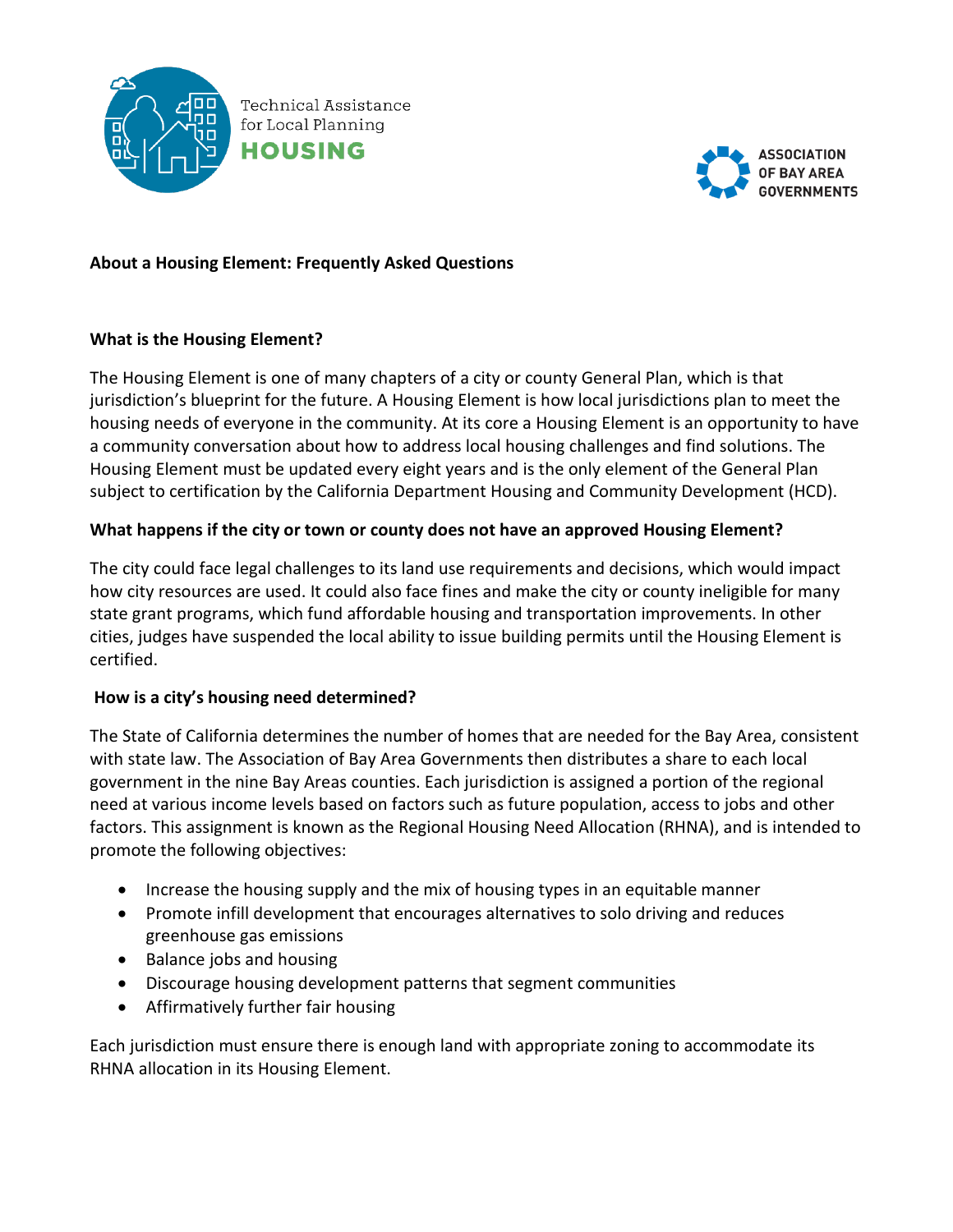## **What was the process in assigning the RHNA Allocation?**

RHNA starts with the Regional Housing Needs Determination (RHND) provided by California's HCD, which is the total number of housing units the Bay Area needs over the eight-year period, by income group. The heart of ABAG's work on RHNA is developing the methodology to allocate a portion of housing needs to each city, town, and county in the region. ABAG convened a Housing Methodology Committee made up of local elected officials and staff and stakeholders, which met for nearly a year before recommending a proposed RHNA methodology. The ABAG Regional Planning Committee and Executive Board approved the proposed methodology in October 2020, followed by a public comment period. After considering the public comments, the RPC and Executive Board approved the draft RHNA methodology in January 2021.

In May 2021, following HCD's findings that the draft RHNA methodology furthers the RHNA objectives, ABAG adopted a final methodology and draft allocations for every local government in the Bay Area. Bay Area jurisdictions and HCD had an opportunity to appeal a jurisdiction's draft RHNA allocation by July 9, 2021. Any appeals that are upheld could affect the allocations for all jurisdictions. Following the appeals process, ABAG will adopt final RHNA allocations by the end of 2021.

See the report entitled *Draft Regional Housing Needs Allocation (RHNA) Plan: San Francisco Bay Area, 2023-2031* for a detailed overview of the final RHNA methodology and draft allocations.

### **What is the Housing Need in Mill Valley?**

With a projected growth of over 441,000 households for the Bay Area by 2030, [City/Town/County] was assigned the housing need allocation shown below.

| City of Mill Valley 2023-2031 Draft RHNA Allocation |     |  |  |  |
|-----------------------------------------------------|-----|--|--|--|
| VERY LOW INCOME (<50% of Area Median Income)        | 262 |  |  |  |
| LOW INCOME (50-80% of Area Median Income)           | 151 |  |  |  |
| MODERATE INCOME (80-120% of Area Median Income)     | 126 |  |  |  |
| ABOVE MODERATE INCOME (>120% of Area Median Income  | 326 |  |  |  |
| <b>TOTAL ALLOCATION</b>                             | 865 |  |  |  |

### **Can the RHNA allocation be challenged?**

The City of Mill Valley did appeal its RHNA allocation. ABAG will rule on appeals and will issue the final RHNA allocations by the end of 2021.

### **Has anyone ever successfully challenged their RHNA allocation?**

Cities have already had several opportunities to offer comments and make corrections to the data and assumptions affecting their RHNA. Now that the methodology has been adopted, appeals can only be granted based on limited criteria, e.g., findings that the methodology does not meet the State guidelines outlined in the Government Code referenced above. Recently, 95% of appeals from Southern California jurisdictions were denied based on these guidelines. In the prior housing element cycle in 2013, ABAG upheld 3 RHNA appeals affecting only 674 units.